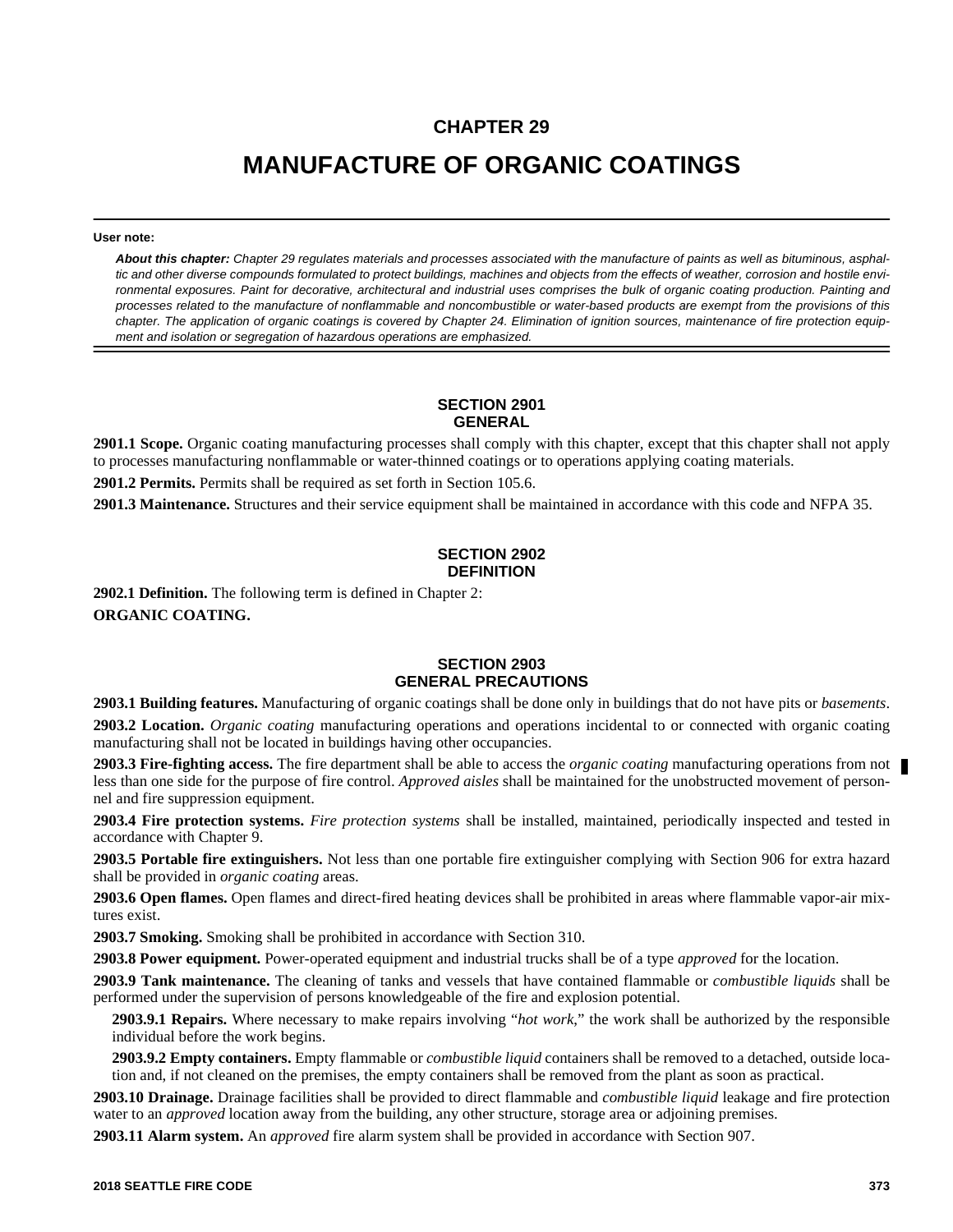#### **SECTION 2904 ELECTRICAL EQUIPMENT AND PROTECTION**

**2904.1 Wiring and equipment.** Electrical wiring and equipment shall comply with this chapter and shall be installed in accordance with NFPA 70.

**2904.2 Hazardous locations.** Where Class I liquids are exposed to the air, the design of equipment and ventilation of structures shall be such as to limit the Class I, Division 1, locations to the following:

- 1. Piping trenches.
- 2. The interior of equipment.
- 3. The immediate vicinity of pumps or equipment locations, such as dispensing stations, open centrifuges, plate and frame filters, opened vacuum filters, change cans and the surfaces of open equipment. The immediate vicinity shall include a zone extending from the vapor liberation point 5 feet (1524 mm) horizontally in all directions and vertically from the floor to a level 3 feet (914 mm) above the highest point of vapor liberation.

**2904.2.1 Other locations.** Locations within the confines of the manufacturing room where Class I liquids are handled shall be Class I, Division 2, except locations indicated in Section 2904.2.

**2904.2.2 Ordinary equipment.** Ordinary electrical equipment, including switchgear, shall be prohibited, except where installed in a room maintained under positive pressure with respect to the hazardous area. The air or other media utilized for pressurization shall be obtained from a source that will not cause any amount or type of flammable vapor to be introduced into the room.

**2904.3 Bonding.** Equipment including, but not limited to, tanks, machinery and piping shall be bonded and connected to a ground where an ignitable mixture is capable of being present.

**2904.3.1 Piping.** Electrically isolated sections of metallic piping or equipment shall be grounded or bonded to the other grounded portions of the system.

**2904.3.2 Vehicles.** Tank vehicles loaded or unloaded through open connections shall be grounded and bonded to the receiving system.

**2904.3.3 Containers.** Where a flammable mixture is transferred from one portable container to another, a bond shall be provided between the two containers, and one shall be grounded.

**2904.4 Ground.** Metal framing of buildings shall be grounded with resistance of not more than 5 ohms.

#### **SECTION 2905 PROCESS STRUCTURES**

**2905.1 Design.** Process structures shall be designed and constructed in accordance with the *International Building Code*.

**2905.2 Fire apparatus access.** Fire apparatus access complying with Section 503 shall be provided for the purpose of fire control to not less than one side of organic coating manufacturing operations.

**2905.3 Drainage.** Drainage facilities shall be provided in accordance with Section 2903.10 where topographical conditions are such that flammable and *combustible liquids* are capable of flowing from the organic coating manufacturing operation so as to constitute a fire hazard to other premises.

**2905.4 Explosion control.** Explosion control shall be provided in areas subject to potential *deflagration* hazards as indicated in NFPA 35. Explosion control shall be provided in accordance with Section 911.

**2905.5 Ventilation.** Enclosed structures in which Class I liquids are processed or handled shall be ventilated at a rate of not less than 1 cubic foot per minute per square foot  $[0.00508 \text{ m}^3\bar{\text{/}}(s \cdot \text{m}^2)]$  of solid floor area. Ventilation shall be accomplished by exhaust fans that take suction at floor levels and discharge to a safe location outside the structure. Noncontaminated intake air shall be introduced in such a manner that all portions of solid floor areas are provided with continuous uniformly distributed air movement.

**2905.6 Heating.** Heating provided in hazardous areas shall be by indirect means. Ignition sources such as open flames or electrical heating elements, except as provided for in Section 2904, shall not be permitted within the structure.

#### **SECTION 2906 PROCESS MILLS AND KETTLES**

**2906.1 Mills.** Mills, operating with close clearances, which process flammable and heat-sensitive materials, such as nitrocellulose, shall be located in a detached building or in a noncombustible structure without other occupancies. The amount of nitrocellulose or other flammable material brought into the area shall not be more than the amount required for a batch.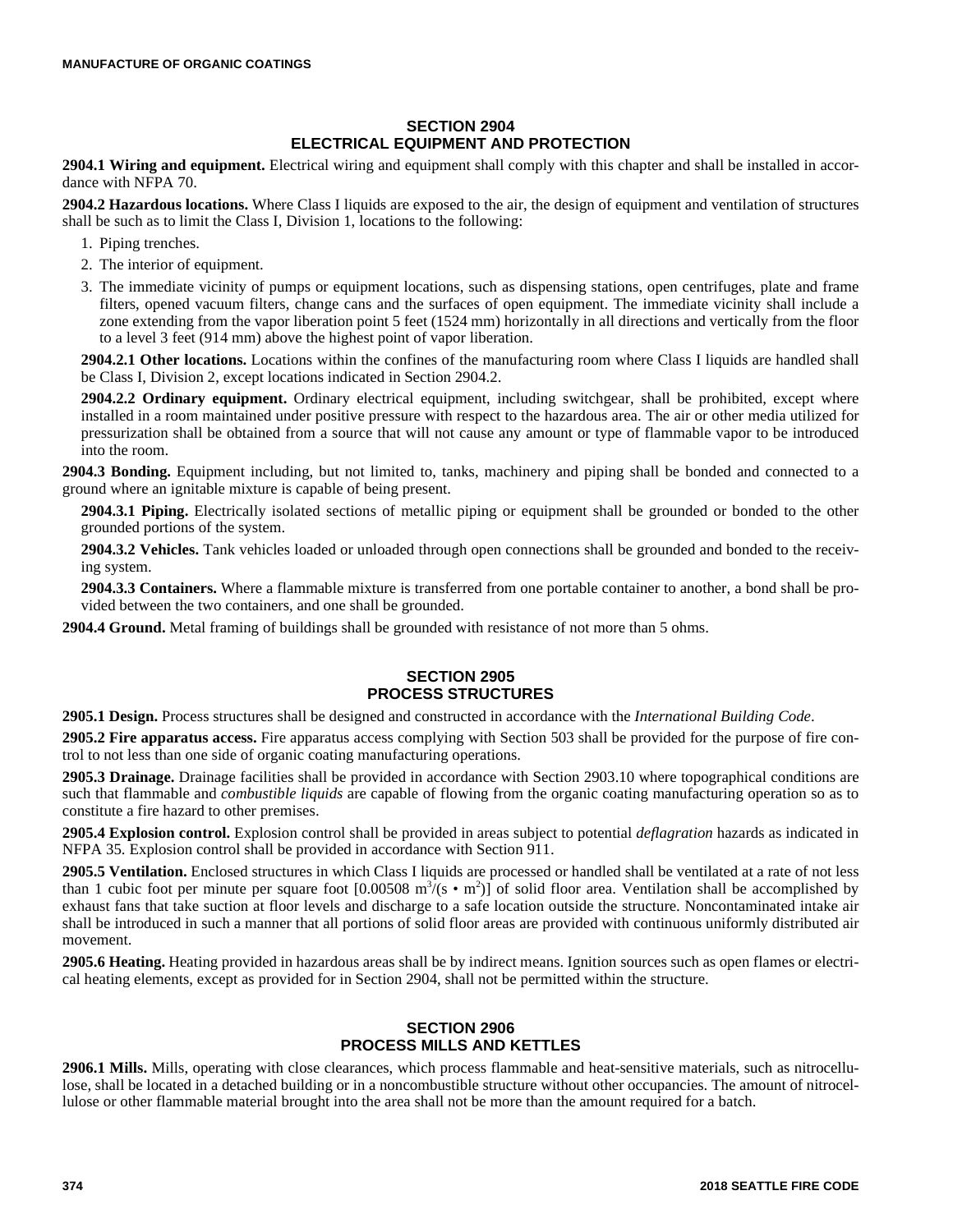**2906.2 Mixers.** Mixers shall be of the enclosed type or, where of the open type, shall be provided with properly fitted covers. Where flow is by gravity, a shutoff valve shall be installed as close as practical to the mixer, and a control valve shall be provided near the end of the fill pipe.

**2906.3 Open kettles.** Open kettles shall be located in an outside area provided with a protective roof; in a separate structure of noncombustible construction; or separated from other areas by a noncombustible wall having a *fire-resistance rating* of not less than 2 hours.

**2906.4 Closed kettles.** Contact-heated kettles containing solvents shall be equipped with safety devices that, in case of a fire, will turn off the process heat, turn on the cooling medium and inject inert gas into the kettle.

**2906.4.1 Vaporizer location.** The vaporizer section of heat-transfer systems that heat closed kettles containing solvents shall be remotely located.

**2906.5 Kettle controls.** The kettle and thin-down tank shall be instrumented, controlled and interlocked so that any failure of the controls will result in a safe condition. The kettle shall be provided with a pressure-rupture disc in addition to the primary vent. The vent piping from the rupture disc shall be of minimum length and shall discharge to an *approved* location. The thin-down tank shall be adequately vented. Thinning operations shall be provided with an adequate vapor removal system.

### **SECTION 2907 PROCESS PIPING**

**2907.1 Design.** Piping, valves and fittings shall be designed for the working pressures and structural stresses to which the piping, valves and fittings will be subjected, and shall be of steel or other material *approved* for the service intended.

**2907.2 Valves.** Valves shall be of an indicating type. Terminal valves on remote pumping systems shall be of the dead-man type, shutting off both the pump and the flow of solvent.

**2907.3 Support.** Piping systems shall be supported adequately and protected against physical damage. Piping shall be pitched to avoid unintentional trapping of liquids, or *approved* drains shall be provided.

**2907.4 Connectors.** *Approved* flexible connectors shall be installed where vibration exists or frequent movement is necessary. Hose at dispensing stations shall be of an *approved* type.

**2907.5 Tests.** Before being placed in service, all piping shall be free of leaks when tested for not less than 30 minutes at not less than 1.5 times the working pressure or not less than 5 pounds per square inch gauge (psig) (35 kPa) at the highest point in the system.

#### **SECTION 2908 RAW MATERIALS IN PROCESS AREAS**

**2908.1 Nitrocellulose quantity.** The amount of nitrocellulose brought into the operating area shall not exceed the amount required for a work shift. Nitrocellulose spillage shall be promptly swept up and disposed of properly.

**2908.2 Organic peroxides quantity.** Organic peroxides brought into the operating area shall be in the original shipping container. When in the operating area, the organic peroxide shall not be placed in locations exposed to ignition sources, heat or mechanical shocks.

#### **SECTION 2909 RAW MATERIALS AND FINISHED PRODUCTS**

**2909.1 General.** The storage, handling and use of flammable and *combustible liquids* in process areas shall be in accordance with Chapter 57.

**2909.2 Tank storage.** Tank storage for flammable and *combustible liquids* located inside of structures shall be limited to storage areas at or above grade that are separated from the processing area in accordance with the *International Building Code*. Processing equipment containing flammable and *combustible liquids* and storage in quantities essential to the continuity of the operations shall not be prohibited in the processing area.

**2909.3 Tank vehicle.** Tank car and tank vehicle loading and unloading stations for Class I liquids shall be separated from the processing area, other plant structures, nearest *lot line* of property that can be built upon or public thoroughfare by a minimum clear distance of 25 feet (7620 mm).

**2909.3.1 Loading.** Loading and unloading structures and platforms for flammable and *combustible liquids* shall be designed and installed in accordance with Chapter 57.

**2909.3.2 Safety.** Tank cars for flammable liquids shall be unloaded such that the safety to persons and property is ensured. Tank vehicles for flammable and *combustible liquids* shall be loaded and unloaded in accordance with Chapter 57.